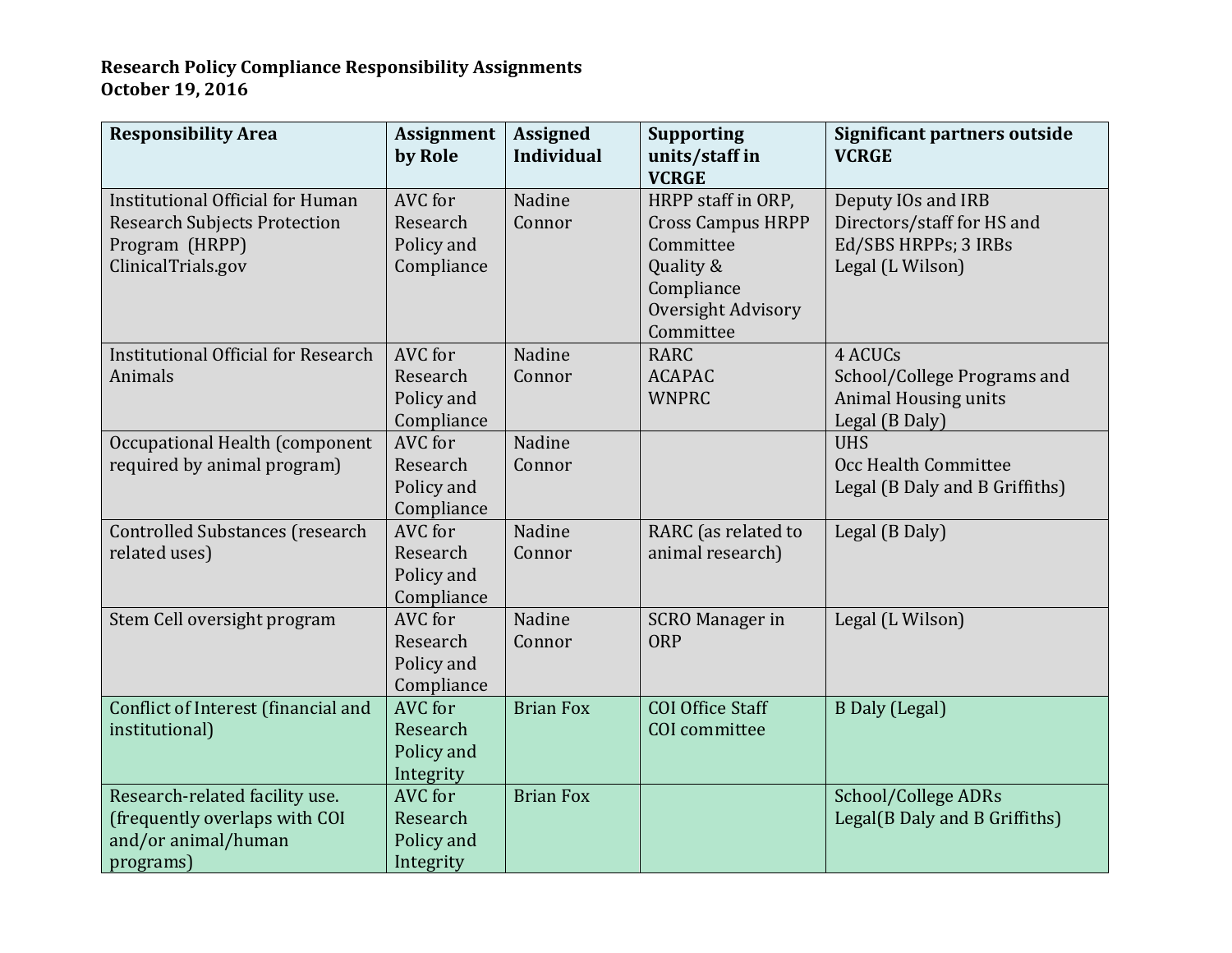| Research Integrity Officer (RIO)                                                                                                             | AVC for<br>Research<br>Policy and<br>Integrity  | <b>Brian Fox</b>                                    | Divisional AVCs                                                                         | Deans office Schools/Colleges<br>Legal (B Vaughan)                                                                                                    |
|----------------------------------------------------------------------------------------------------------------------------------------------|-------------------------------------------------|-----------------------------------------------------|-----------------------------------------------------------------------------------------|-------------------------------------------------------------------------------------------------------------------------------------------------------|
| <b>Responsible Conduct of Research</b><br><b>Training and Tracking</b>                                                                       | AVC for<br>Research<br>Policy and<br>Integrity  | <b>Brian Fox</b>                                    | <b>ORP</b>                                                                              | NIH Training grant programs,<br>RSP (identifying NSF, USDA and<br>other grant recipients subject to<br><b>RCR</b> requirements)                       |
| IP and Entrepreneurship                                                                                                                      | AVC for<br>Research<br>Policy and<br>Integrity  | Brian Fox,<br><b>Andy Richards</b>                  | OIP, RSP and<br><b>OVCRGE Office of</b><br><b>Research Services</b><br>D <sub>2</sub> P | Legal (B Griffiths and A Norman)                                                                                                                      |
| Oversight of Office Industrial<br>Partnerships - research<br>affiliations with external<br>organizations                                     | AVC for<br>Research<br>Policy and<br>Integrity  | <b>Brian Fox</b>                                    | <b>OIP</b>                                                                              | Legal (B Griffiths and A Norman)                                                                                                                      |
| <b>Radiation Safety - Research</b><br>Contact; and<br><b>Reviewing Official for Physical</b><br><b>Protection of Radioactive</b><br>Material | <b>AVC</b> for<br>Physical<br><b>Sciences</b>   | <b>Steve</b><br>Ackerman<br>(Requires<br>clearance) |                                                                                         | <b>Radiation Safety Officer</b><br>Radiation Safety group in EHS<br><b>UW Health</b><br><b>Six Radiation Safety Committees</b><br>Legal (B Griffiths) |
| Drones and autonomous vehicles                                                                                                               | <b>AVC</b> for<br>Physical<br><b>Sciences</b>   | <b>Steve</b><br><b>Ackerman</b>                     |                                                                                         | Legal (B Griffiths)                                                                                                                                   |
| <b>Research grant or contract</b><br>exceptions (limited to classified<br>research and publication<br>restrictions)                          | <b>AVC</b> for<br>Physical<br><b>Sciences</b>   | <b>Steve</b><br><b>Ackerman</b>                     | <b>OIP</b>                                                                              | Legal (B Griffiths)<br><b>RSP</b>                                                                                                                     |
| <b>Export Controls</b>                                                                                                                       | <b>AVC</b> for<br>Physical<br><b>Sciences</b>   | <b>Steve</b><br><b>Ackerman</b>                     | <b>Export Control Office</b>                                                            | <b>Export Control Working Group</b><br>Legal (B Griffiths)                                                                                            |
| Select Agent Program - Research<br>Contact                                                                                                   | <b>AVC</b> for<br>Biological<br><b>Sciences</b> | Norman<br>Drinkwater                                | Responsible Official<br>(T Yoshino)                                                     | <b>Biosafety group in EHS</b><br><b>Biosecurity Task Force</b><br>Two alternate ROs (R Moritz and<br>D Berger)<br>Legal (B Daly and B Griffiths)      |